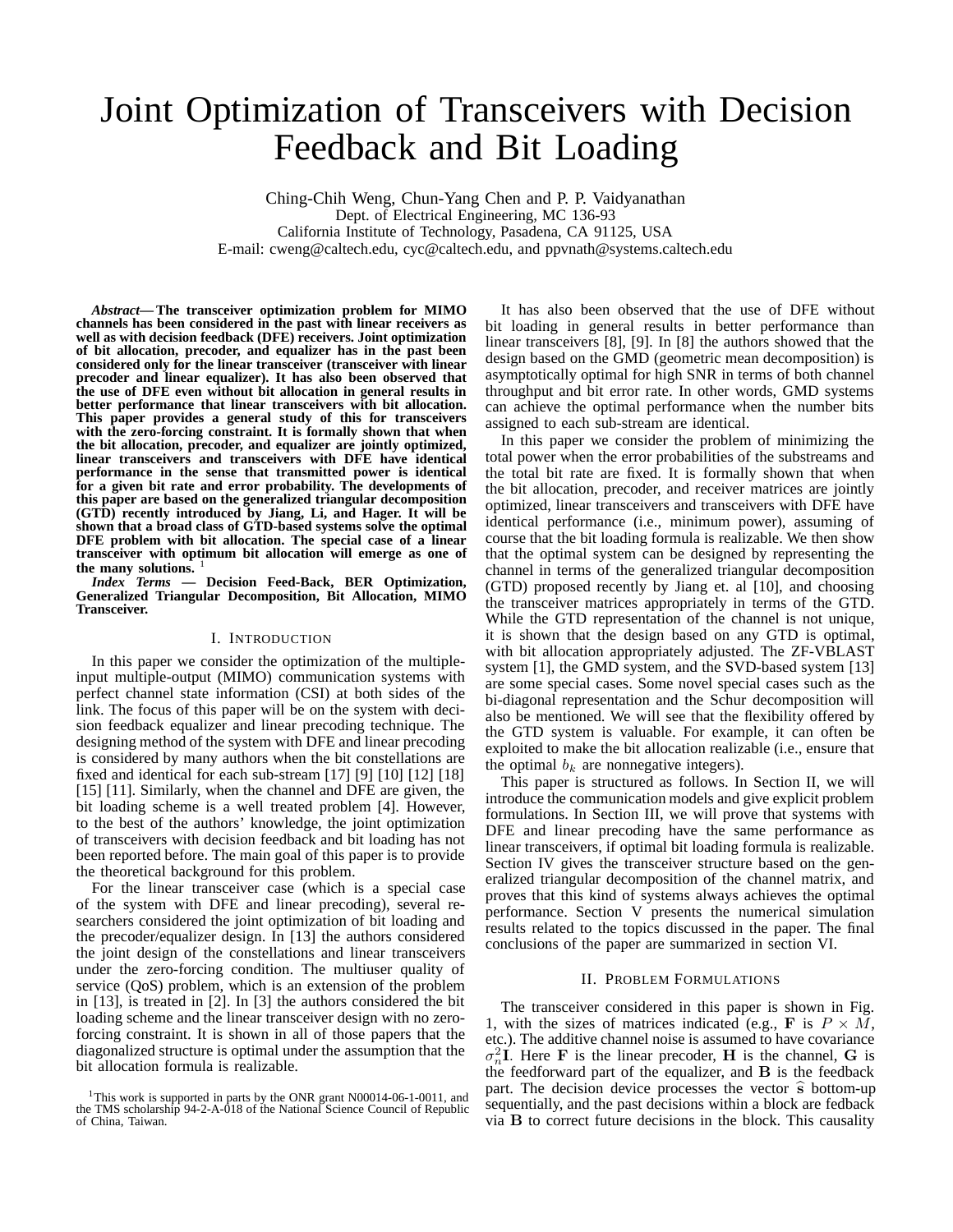of decision feedback is ensured by restricting **B** to be strictly upper triangular.



Fig. 1. The MIMO transceiver with linear precoder and DFE.

In the following sections, we will focus on the problem of minimizing the transmitted power subject to the total bit rate and error probabilities in each sub-stream [4]. To understand how the problems of bit allocation and power minimization arise, we first examine the relationships between the error probabilities, bit rates and user powers. Assume the input signals are zero-mean uncorrelated processes representing independent users with power  $P_k$  so that the input covariance is

$$
\Lambda_s = \text{diag}(P_1, P_2, \cdots, P_M). \tag{1}
$$

Consider the situation where each user is represented with a different constellation size. Let us say the kth user transmits  $b_k$ -bit QAM symbols with average power  $P_k$ . If the error at the *k*th sub-stream has variance  $\sigma_{e_k}^2$ , based on the low error and high bit rate assumption, it can be shown [13] that when the probability of error is given, we have

$$
\frac{P_k}{\sigma_{e_k}^2} \approx \frac{2^{b_k}}{3} \left( Q^{-1} \left( \frac{P_e(k)}{4} \right) \right)^2.
$$
 (2)

The total power transmitted can be written as

$$
P_{trans} = \text{Tr}(\mathbf{F}\mathbf{\Lambda}_s\mathbf{F}^{\dagger}) = \text{Tr}(\mathbf{F}^{\dagger}\mathbf{\Lambda}_s\mathbf{F}) = \sum_{k=1}^{M} P_k[\mathbf{F}^{\dagger}\mathbf{F}]_{kk}.
$$

Substituting from (2) we can rewrite this as

$$
P_{trans} = \sum_{k=1}^{M} d_k 2^{b_k} \sigma_{e_k}^2 [\mathbf{F}^\dagger \mathbf{F}]_{kk},
$$
 (3)

where  $d_k = \frac{1}{3} (Q^{-1} (\frac{P_e(k)}{4}))^2$ , which is determined by the specified probability of error.

It is usually assumed that the previous detected symbols **<sup>s</sup>** in Fig. 1 are always correct. When we assume there is error propagation, the zero forcing constraint can be written as

$$
GHF - B = I \tag{4}
$$

This means that the interference from other transmitted symbols is canceled out completely. Under the zero-forcing constraint, the error before the decision device for each sub-stream entirely comes from the channel noise. Since the channel noise has covariance  $\sigma_n^2 \mathbf{I}$ , the error variance before the kth input of the decision device is given by

$$
\sigma_{e_k}^2 = \sigma_n^2 [\mathbf{G} \mathbf{G}^\dagger]_{kk} \tag{5}
$$

From (3) the transmitted power can then be written as

$$
P_{trans} = \sum_{k=1}^{M} c_k 2^{b_k} [\mathbf{F}^{\dagger} \mathbf{F}]_{kk} [\mathbf{G} \mathbf{G}^{\dagger}]_{kk},
$$
 (6)

where  $c_k = \sigma_n^2 d_k = \frac{\sigma_n^2}{3} (Q^{-1}(\frac{P_e(k)}{4}))^2$ . Therefore our first problem is, given the specified QoS(probability of error), i.e.,  $c_k$ , how should we design the precoder, the equalizer, and the bit loading scheme to minimize the transmitted power. This problem can be written as follows:

$$
\min_{\mathbf{F}, \mathbf{G}, \mathbf{B}, \{b_k\}} \quad P_{trans} = \sum_{k=1}^{M} c_k 2^{b_k} [\mathbf{F}^{\dagger} \mathbf{F}]_{kk} [\mathbf{G} \mathbf{G}^{\dagger}]_{kk} \quad (7)
$$
\n
$$
\text{s.t.} \quad (a) \quad \frac{1}{M} \sum_{k=1}^{M} b_k = b
$$
\n
$$
(b) \quad \mathbf{G} \mathbf{H} \mathbf{F} - \mathbf{B} = \mathbf{I}
$$

# III. OPTIMAL BIT-LOADED DFE TRANSCEIVERS

To minimize the transmitted power, we first observe that

$$
P_{trans} = \sum_{k=1}^{M} c_k 2^{b_k} [\mathbf{F}^{\dagger} \mathbf{F}]_{kk} [\mathbf{G} \mathbf{G}^{\dagger}]_{kk}
$$
  

$$
\geq c2^{b} (\prod_{k=1}^{M} [\mathbf{F}^{\dagger} \mathbf{F}]_{kk})^{\frac{1}{M}} (\prod_{k=1}^{M} [\mathbf{G} \mathbf{G}^{\dagger}]_{kk})^{\frac{1}{M}}
$$

where we have used the AM-GM inequality. Here  $c =$  $M(\prod_{k=1}^{M} c_k)^{\frac{1}{M}}$ , and we have used the fact that

$$
b = \frac{1}{M} \sum_{k=1}^{M} b_k.
$$
\n
$$
(8)
$$

Equality can be achieved in the AM-GM inequality if and only if the terms are identical for all  $k$ , that is,  $c_k 2^{b_k} [\mathbf{F}^{\dagger} \mathbf{F}]_{kk} [\mathbf{G} \mathbf{G}^{\dagger}]_{kk} = A$  for some constant A. Taking logarithms on both sides we get

$$
b_k = D - \log_2 c_k - \log_2 [\mathbf{F}^\dagger \mathbf{F}]_{kk} - \log_2 [\mathbf{G} \mathbf{G}^\dagger]_{kk} \tag{9}
$$

where  $D$  is a constant, which is chosen such that (8) is satisfied. Eq. (9) is called the optimum bit loading formula.

For any fixed precoder **F** and receiver  $\{G, B\}$ , and specified probabilities of error  $P_e(k)$ , the bit allocation that minimizes the transmitted power is given by (9). With the bit allocation so chosen the quantities  $\tilde{P}_k$  are computed from (2) where  $\sigma_{e_k}^2$ is as in (5). With  $P_k$  so chosen, the specified probabilities of error are met, and the total power  $P_{trans}$  is minimized. This minimized power is

$$
P_{trans} = c2^{b} \left( \prod_{k=1}^{M} [\mathbf{F}^{\dagger} \mathbf{F}]_{kk} \right)^{\frac{1}{M}} \left( \prod_{k=1}^{M} [\mathbf{G} \mathbf{G}^{\dagger}]_{kk} \right)^{\frac{1}{M}},\tag{10}
$$

which depends only on **F** and **G**.

In the following we show how to minimize (10) further subject to the zero-forcing constraint. First we derive the optimal feedforward filter **G** when the precoder **F** and the feedback filter **B** are given. The result is stated in the following lemma.

**Lemma 1**: When the precoder **F** and the feedback filter **B** are given, the optimal feed-forward filter **G** for minimizing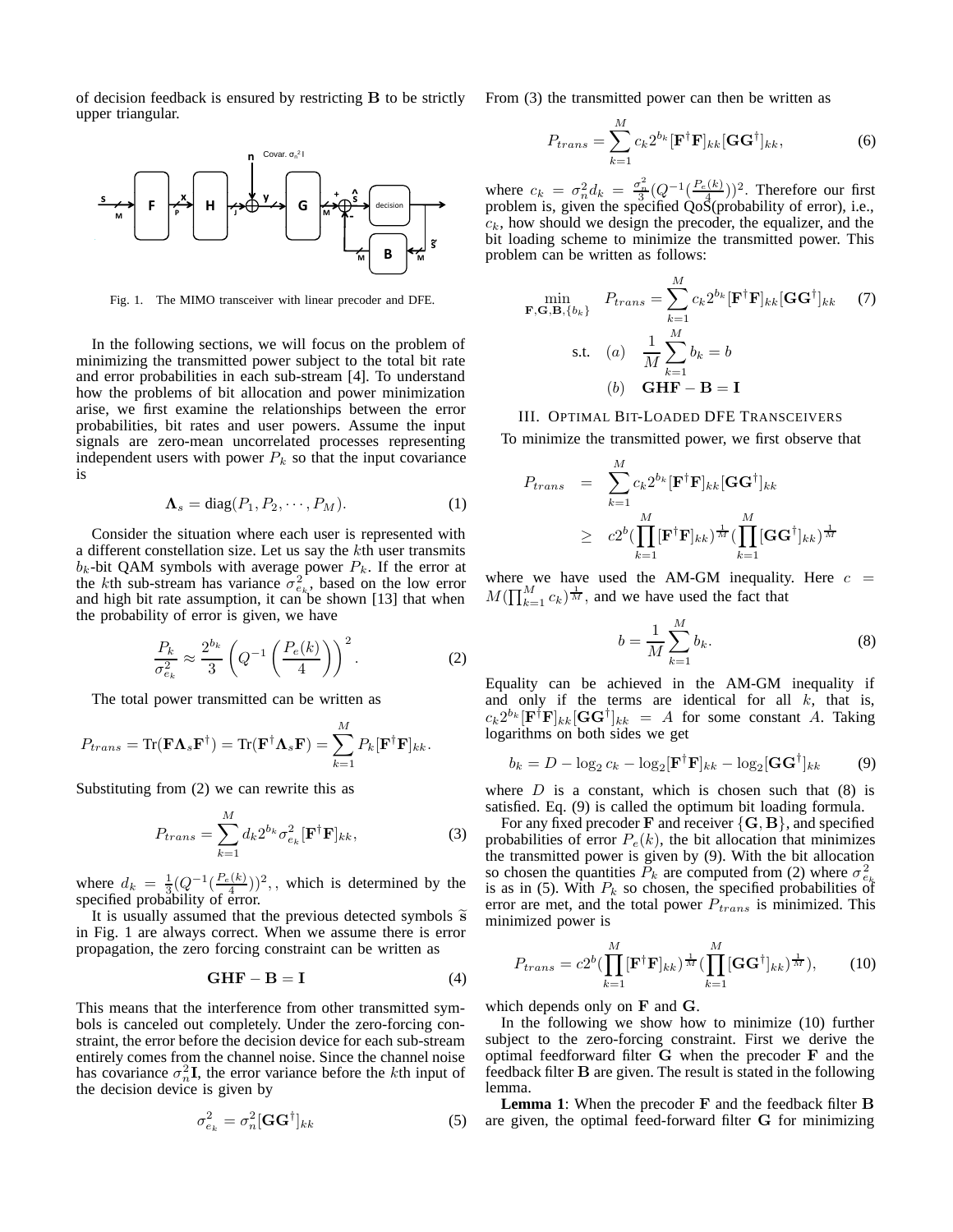the transmitted power subject to the zero forcing constraint will be

$$
\mathbf{G}_{opt} = (\mathbf{I} + \mathbf{B})(\mathbf{H}\mathbf{F})^{\sharp},\tag{11}
$$

where  $(HF)^{\sharp} = (F^{\dagger}H^{\dagger}HF)^{-1}F^{\dagger}H^{\dagger}$ , which is the pseudo inverse of (**HF**).

*Proof:* First note that the zero-forcing constraint is satisfied by  $(11)$ :

$$
\mathbf{G}_{opt}\mathbf{H}\mathbf{F} - \mathbf{B} = (\mathbf{I} + \mathbf{B})(\mathbf{H}\mathbf{F})^{\sharp}\mathbf{H}\mathbf{F} - \mathbf{B} = \mathbf{I}.
$$

Suppose there is another  $G'$  satisfying the zero forcing constraint with the given **F** and **B**, i.e.,  $\mathbf{\vec{G}}' \mathbf{H} \mathbf{F} = \mathbf{I} + \mathbf{B}$ . Define  $\mathbf{\Delta} = \mathbf{G}_{opt} - \mathbf{G}^{\prime}$ . Since both  $\mathbf{G}_{opt}$  and  $\mathbf{G}^{\prime}$  satisfy the zeroforcing constraint, it follows that

$$
\begin{array}{rcl} \mathbf{\Delta G}_{opt}^{\dagger} & = & \mathbf{\Delta H F (F^{\dagger}H^{\dagger}HF)^{-\dagger}(I+B)^{\dagger}} \\ & = & (\mathbf{G}_{opt}\mathbf{H F} - \mathbf{G'HF})(\mathbf{F^{\dagger}H^{\dagger}HF)^{-\dagger}(I+B)^{\dagger}} \\ & = & \mathbf{0}. \end{array}
$$

Therefore

$$
\begin{array}{rcl} [\mathbf{G}'\mathbf{G}'^{\dagger}]_{kk} & = & [(\mathbf{G}_{opt}-\mathbf{\Delta})(\mathbf{G}_{opt}-\mathbf{\Delta})^{\dagger}]_{kk} \\ & = & [(\mathbf{G}_{opt}\mathbf{G}_{opt}^{\dagger}+\mathbf{\Delta}\mathbf{\Delta}^{\dagger}]_{kk} \\ & \geq & [\mathbf{G}_{opt}\mathbf{G}_{opt}^{\dagger}]_{kk}, \end{array}
$$

where we have used  $\Delta G_{opt}^{\dagger} = 0$  in these inequalities. Therefore we have smaller sub-channel noise variances if we replace  $G'$  with  $G_{opt}$ , hence with given bit rate and probabilities of error, the lower transmitted power can be achieved.

Therefore, when **F** and **B** are given, the best **G** is given as (11). Also, we can easily calculate that

$$
\begin{array}{rcl} \mathbf{G}_{opt} \mathbf{G}_{opt}^{\dagger} & = & (\mathbf{I} + \mathbf{B}) (\mathbf{H} \mathbf{F})^{\sharp} (\mathbf{H} \mathbf{F})^{\sharp \dagger} (\mathbf{I} + \mathbf{B})^{\dagger} \\ & = & (\mathbf{I} + \mathbf{B}) (\mathbf{F}^{\dagger} \mathbf{H}^{\dagger} \mathbf{H} \mathbf{F})^{-1} (\mathbf{I} + \mathbf{B})^{\dagger} . \end{array}
$$

Based on lemma 1, we can substitute  $\mathbf{G}_{opt}$  to minimize the transmitted power in (10). We can rewrite the transmitted power as

$$
P_{trans} = c2^{b} \left( \prod_{k=1}^{M} [\mathbf{F}^{\dagger} \mathbf{F}]_{kk} \right)^{\frac{1}{M}} \times \left( \prod_{k=1}^{M} [(\mathbf{I} + \mathbf{B})(\mathbf{F}^{\dagger} \mathbf{H}^{\dagger} \mathbf{H} \mathbf{F})^{-1} (\mathbf{I} + \mathbf{B})^{\dagger} \right]_{kk} \right)^{\frac{1}{M}}.
$$

Using the Hadamard's inequality for positive definite matrices, we have  $\prod_{k=1}^{M} [\mathbf{F}^{\dagger} \mathbf{F}]_{kk} \geq \det(\mathbf{F}^{\dagger} \mathbf{F})$  and

$$
\prod_{k=1}^{M}[(\mathbf{I} + \mathbf{B})(\mathbf{F}^{\dagger}\mathbf{H}^{\dagger}\mathbf{H}\mathbf{F})^{-1}(\mathbf{I} + \mathbf{B})^{\dagger}]_{kk}
$$
  
\n
$$
\geq \det((\mathbf{I} + \mathbf{B})(\mathbf{F}^{\dagger}\mathbf{H}^{\dagger}\mathbf{H}\mathbf{F})^{-1}(\mathbf{I} + \mathbf{B})^{\dagger})
$$
  
\n
$$
= \det((\mathbf{F}^{\dagger}\mathbf{H}^{\dagger}\mathbf{H}\mathbf{F})^{-1}),
$$

where we use the fact that the matrix  $\mathbf{I} + \mathbf{B}$  is upper triangular and with diagonal terms all equal to unity. Thus  $det(\mathbf{I} + \mathbf{B}) =$ 1. Therefore, we have

$$
P_{trans} \geq c2^b \left( \frac{\det(\mathbf{F}^\dagger \mathbf{F})}{\det(\mathbf{F}^\dagger \mathbf{H}^\dagger \mathbf{H} \mathbf{F})} \right)^{\frac{1}{M}}.
$$

This is exactly the form of equation (6) in [13]. We also prove that  $P_{trans}$  is no less than some constant times the Mth-root of the product of the first dominant  $M$  channel singular values, i.e.,

$$
P_{trans} \ge P_{min} = c2^{b} \left(\frac{1}{\prod_{k=1}^{M} \sigma_{h,k}^{2}}\right)^{\frac{1}{M}}.
$$
 (12)

The proof is given in [19].

Note that  $P_{min}$  in (12) is exactly equal to the form derived for a linear transceiver with optimal bit loading [13]. This means, the extra freedom provided by the decision feedback receiver structure does not reduce the power needed to achieved the specified bit rate and probability of error. In other words, when bit loading is allowed, DFE with linear precoding systems has the same performance as linear transceivers! To the best of authors' knowledge, this fact has not been formally proved in earlier work. However, the DFE with linear precoding system actually provides more choices of possible configurations that achieve the  $P_{min}$  in (12). This interesting observation will be discussed extensively in the following sections.

# IV. GTD-BASED SYSTEMS

The GTD (generalized triangular decomposition) was introduced in [10] and used in [11] for the optimization of transceivers under QoS constraints. We show how the GTD of the channel can be used as a starting point to design transceivers which jointly optimize bit allocation and the matrices **F**, **G**, and **B**.

**Theorem 1**: *The generalized triangular decomposition (GTD)*: Let  $H \in C^{m \times n}$  be a given rank K matrix with singular values  $\sigma_{h,1}, \sigma_{h,2}, \cdots, \sigma_{h,K}$  in descending order. Let  $\mathbf{r} = [r_1, r_2, \cdots, r_K]$  be a given vector which satisfies

$$
\mathbf{a} \prec_{\times} \mathbf{h},\tag{13}
$$

where  $\mathbf{a} = [r_1], [r_2], \cdots, [r_K]$  and  $\mathbf{h} =$  $[\sigma_{h,1}, \sigma_{h,2}, \cdots, \sigma_{h,K}]$ , and  $\rightarrow \prec \sim$  denotes the multiplicative majorization relationship [14], [6]. Then there exist matrices **R**, **Q**, and **P** such that

$$
\mathbf{H} = \mathbf{Q}\mathbf{R}\mathbf{P}^{\dagger},\tag{14}
$$

Г

where **R** is a  $K \times K$  upper triangular matrix with diagonal terms equal to  $r_k$ , and  $\mathbf{Q} \in \mathcal{C}^{m \times K}$  and  $\mathbf{P} \in \mathcal{C}^{n \times K}$  both have orthonormal columns.

*Proof:* See [10].

This decomposition is the extended version of the results by Weyl in 1949 [16] and Horn in 1954 [6], which give the complete relationship between the matrix singular values and eigenvalues. Special instances of the GTD include:

(a) The singular value decomposition (SVD)  $H = U\Sigma V^{\dagger}$ where  $\Sigma$  is a diagonal matrix containing the singular values on the diagonal [7].

(b) The Schur decomposition  $H = \mathbf{Q}\Delta\mathbf{Q}^{\dagger}$  where  $\Delta$  is an upper triangular matrix with eigenvalues of a square matrix **H** on the diagonal [7].

(c) The QR decomposition  $H = QR$  where R is an upper triangular matrix (here  $P = I$ ) [7].

(d) The complete orthogonal decomposition  $\mathbf{H} = \mathbf{Q}_2 \mathbf{R}_2 \mathbf{Q}_1^{\dagger}$ [5], where  $H^{\dagger} = Q_1 R_1$  is the QR factorization of  $H^{\dagger}$  and  $\mathbf{R}_1^{\dagger} = \mathbf{Q}_2 \mathbf{R}_2$  is the QR factorization of  $\mathbf{R}_1^{\dagger}$ .

 $\overline{e}$  (e) The geometric mean decomposition (GMD)  $\overline{H}$  =  $\mathbf{QRP}^{\dagger}$  where **R** is an upper triangular matrix with the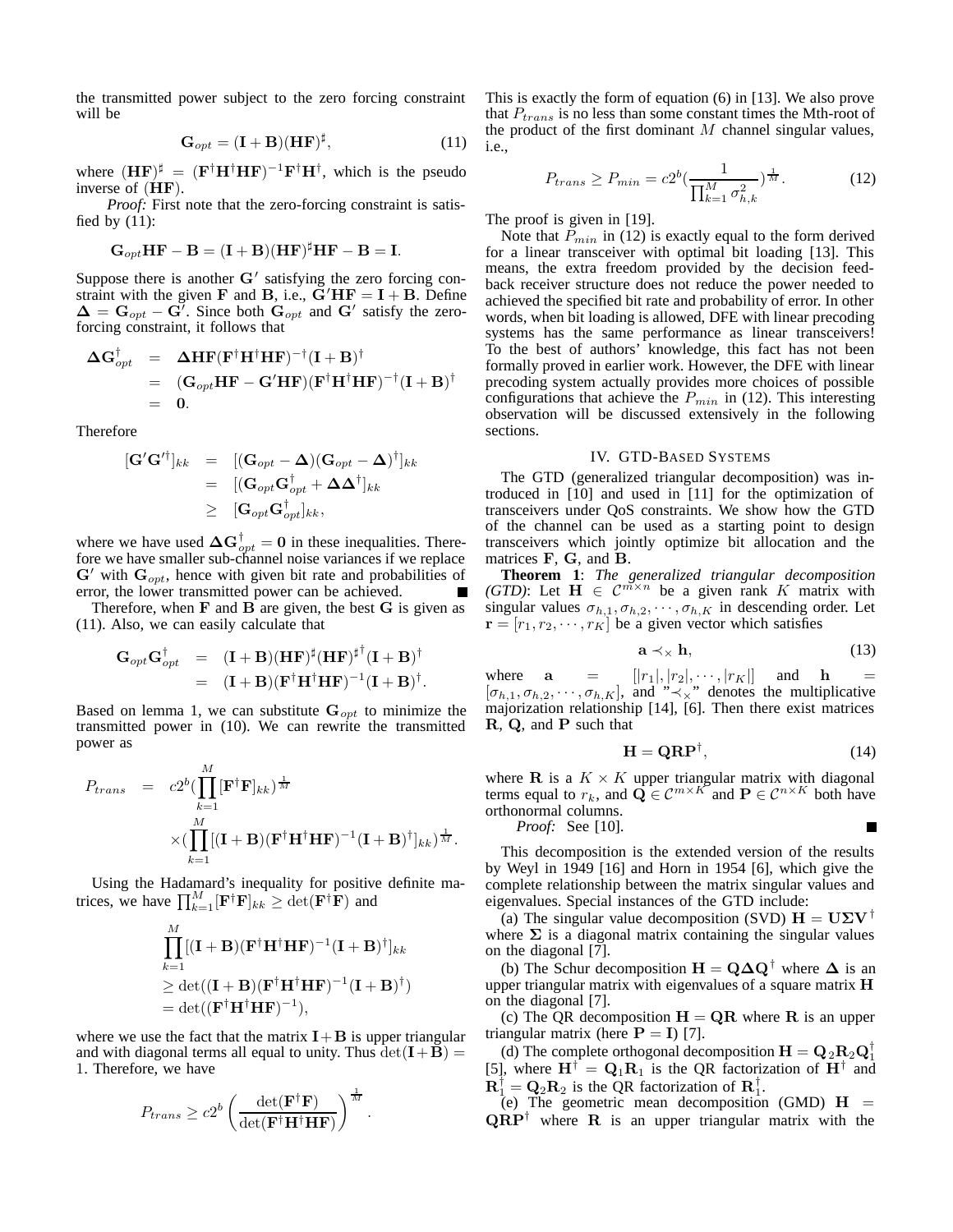diagonal elements equal to the geometric means of the positive singular values [8].

(f) The bi-diagonal decomposition (BID)  $H = QRP^{\dagger}$ , where  $\bf{R}$  is a bi-diagonal and upper triangular matrix [5].

In all these cases, the majorization property (13) can be verified to be true. In the following sections we will discuss those systems induced from the GTD concept, and show that each one of those systems can achieve the optimal minimized power in the problem considered in Section III. We observe that many existing systems are actually special cases of the GTD-based system, such as SVD systems [13], ZF-VBLAST systems [1], and GMD systems [8]. Furthermore, many novel systems, such as Schur transceiver, and bi-diagonal (BID) transceiver can also be conceived.



Fig. 2. The system with orthonormal linear precoding and DFE.

With the channel decomposed using the GTD as in (14) we now describe a method to construct the matrices **F**, **G**, **B**. This design, with appropriate bit allocation, will be optimal in the sense described in Theorem 2 below. In (14) the matrix **R** is a  $K \times K$  upper triangular matrix with the vector  $\{[\mathbf{R}]_{M+1,M+1}, \cdots, [\mathbf{R}]_{K,K}\}$  equal to some permutation of the vector  $\{\sigma_{h,M+1}, \cdots, \sigma_{h,K}\}$ , which contains the smallest  $K - M$  singular values of **H**. The first M diagonal elements of **R**,  $\mathbf{r} = \{[\mathbf{R}]_{1,1}, \cdots, [\mathbf{R}]_{M,M}\}\in \mathcal{R}^+$ , is multiplicatively majorized by the vector  $\sigma = {\sigma_{h,1}, \cdots, \sigma_{h,M}}$ , which contains the first M dominant singular values of **H**. Here we assume the rank of the channel matrix **H** is K, and  $K \geq M$ . Note that this decomposition is possible because of the GTD theory [10]. Also we want to point out that with this decomposition we have

$$
\prod_{k=1}^{M} [\mathbf{R}]_{kk}^{2} = \prod_{k=1}^{M} \sigma_{h,k}^{2},
$$
\n(15)

which is a direct consequence of the multiplicative majorization relationship. This fact will be useful in later discussions.

Now consider Fig. 2. Suppose we choose the precoder **F** to be such that

**0**

.

 $\mathbf{P}^{\dagger}\mathbf{F} = \begin{pmatrix} \mathbf{I_M} \\ \mathbf{0} \end{pmatrix}$ 

i.e.,

$$
\mathbf{F} = [\mathbf{P}]_{P \times M}.\tag{16}
$$

Since **P** has orthonormal columns, **F** has orthonormal columns as well. The transmitted power will be

$$
P_{trans} = \sum_{k=1}^{M} P_k [\mathbf{F}^{\dagger} \mathbf{F}]_{kk} = \sum_{k=1}^{M} P_k.
$$

The matrix  $G_0$  will be chosen so that

$$
\mathbf{G}_0\mathbf{Q} = (\begin{array}{cc} \mathbf{I_M} \; \mathbf{0} \end{array}),
$$

i.e.,

$$
\mathbf{G}_0 = [\mathbf{Q}^\dagger]_{M \times J}.\tag{17}
$$

Since  $Q$  has orthonormal columns,  $G_0$  has orthonormal rows, therefore the noise covariance after the filter  $G_0$  will be

$$
E[\mathbf{G}_0\mathbf{n}\mathbf{n}^\dagger\mathbf{G}_0^\dagger]=\mathbf{G}_0E[\mathbf{n}\mathbf{n}^\dagger]\mathbf{G}_0^\dagger=\sigma_n^2\mathbf{I}.
$$

Thus the noise remains white after passing through the filter **G**0. The signal sub-streams then will pass through some multipliers  $\{[\mathbf{R}]_{ii}^{-1}\}$  before the decision devices. Those multipliers can be equivalently viewed as a diagonal matrix multiplied with the signal vector. Thus the feedforward filter can be written as

$$
\mathbf{G} = \left(\text{diag}([\mathbf{R}]_{M \times M})\right)^{-1} \mathbf{G}_0. \tag{18}
$$

Therefore the signal transfer function without the decision feedback will be

$$
\begin{array}{rcl}\n\mathbf{GHF} & = & (\text{diag}([\mathbf{R}]_{M \times M}))^{-1} \mathbf{G}_0 \mathbf{QRP}^\dagger \mathbf{F} \\
& = & (\text{diag}([\mathbf{R}]_{M \times M}))^{-1} (\mathbf{I}_M \mathbf{0}) \mathbf{R} \begin{pmatrix} \mathbf{I}_M \\ \mathbf{0} \end{pmatrix} \\
& = & (\text{diag}([\mathbf{R}]_{M \times M}))^{-1} [\mathbf{R}]_{M \times M}\n\end{array}
$$

The feedback filter **B** is the one that makes the zero-forcing constraint satisfied, i.e.,

$$
\mathbf{B} = \mathbf{GHF} - \mathbf{I} = (\text{diag}([\mathbf{R}]_{M \times M}))^{-1} [\mathbf{R}]_{M \times M} - \mathbf{I}. \quad (19)
$$

Since **R** is an upper triangular matrix, it can be seen that **B** in (19) will be strictly upper triangular. In this scenario, the noise variance in the k-th substream will be

$$
\sigma_{e_k}^2 = \frac{\sigma_n^2}{[\mathbf{R}]_{kk}^2} \tag{20}
$$

Substituting this into equation (3), the transmitted power needed to satisfy the specified QoS and bit rate constraints can be expressed as

$$
P_{trans} = \sum_{k=1}^{M} d_k 2^{b_k} [\mathbf{F}^{\dagger} \mathbf{F}]_{kk} \sigma_{e_k}^2 = \sum_{k=1}^{M} \frac{d_k 2^{b_k}}{[\mathbf{R}]_{kk}^2} \sigma_n^2 = \sum_{k=1}^{M} \frac{c_k 2^{b_k}}{[\mathbf{R}]_{kk}^2}
$$

In the following, we will prove that the system in Fig. 2 with **F** as in (16) and **G** as in (18) achieves the optimality.

**Theorem 2**: With  $b_k$  chosen as the following for  $k =$  $1, 2, \cdots, M$ :

$$
b_k = \log_2\left(\frac{c}{M} 2^b \left(\frac{1}{\prod_{k=1}^M \sigma_{h,k}^2}\right)^{\frac{1}{M}}\right) \qquad (21)
$$

$$
-\log_2(c_k) + \log_2([R]_{kk}^2),
$$

the system in Fig. 2 with **F** as in (16) and **G** as in (18), achieves the minimized power with the given QoS and bit rate constraint. This means, the system is the optimal solution to the problem discussed in Section III.

The proof can be found in [19]. It may be a little bit counter-intuitive to know that systems with DFE and linear precoding perform no better than linear transceivers when bit loading is allowed. However, as we shall point out, systems with DFE and linear precoding actually offer lots of flexibility in designing the transceivers. Firstly, the bit loading formula